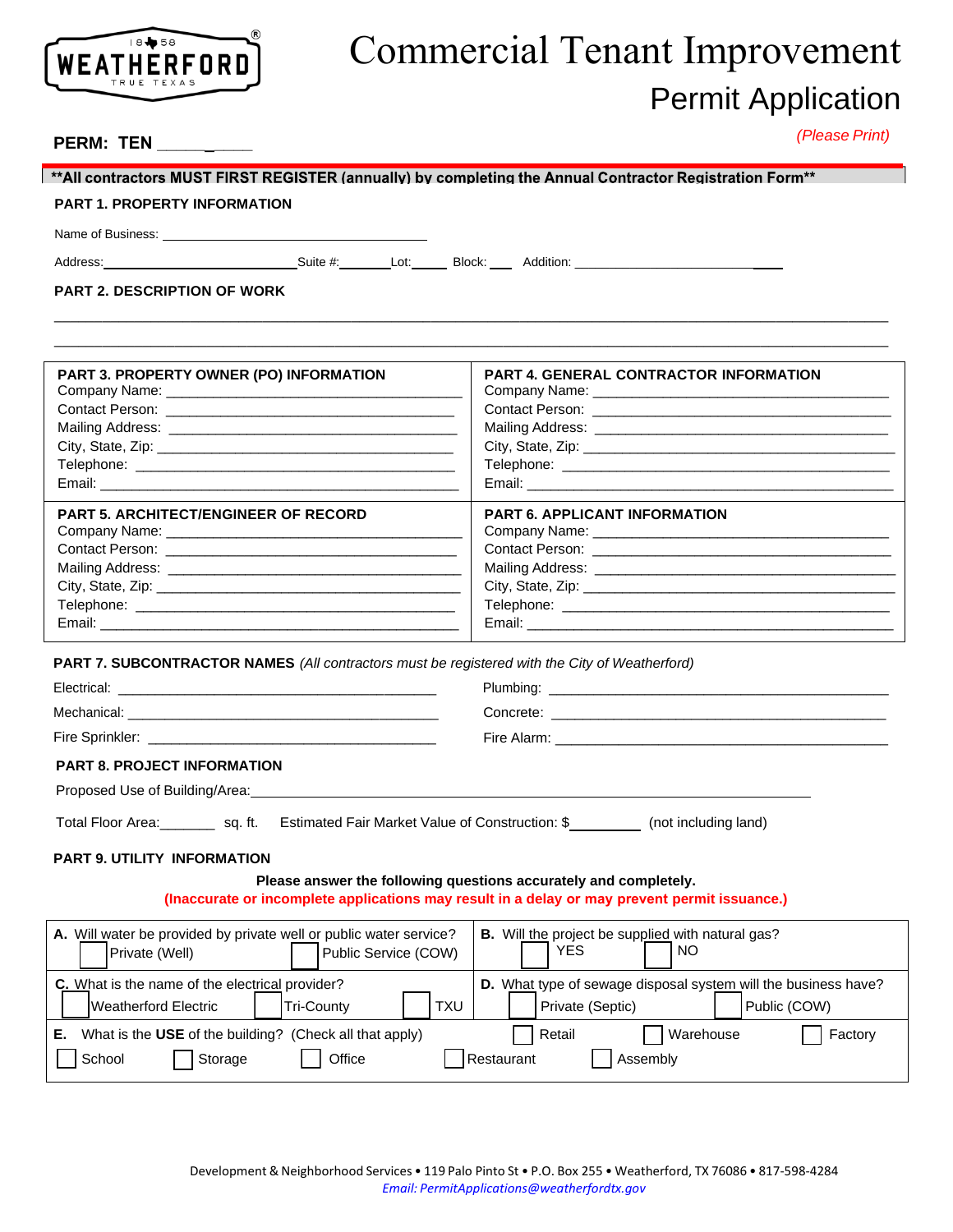

## Commercial Tenant Improvement Permit Application

## **PERM: TEN \_\_\_\_\_-\_\_\_\_\_**

*(Please Print)*

## **All permit applications shall be submitted digitally in PDF format to PermitApplications@weatherfordtx.gov.**

## **PART 10. REQUIRED DOCUMENTS FOR PERMIT APPLICATION See Commercial Building Permit Customer Assistance Bulletin for Examples of Required Forms**

| А. | <b>Completed Permit Application</b>                                                                      | F.                                                                    | Complete and current asbestos survey performed by<br>licensed Asbestos Inspector. |  |
|----|----------------------------------------------------------------------------------------------------------|-----------------------------------------------------------------------|-----------------------------------------------------------------------------------|--|
| В. | Complete set of construction plans, drawn to scale and<br>stamped/signed by required Engineer/Architect. |                                                                       | G. Contractor Acknowledgement Form (Attached to this<br>application).             |  |
|    | Site Plan                                                                                                |                                                                       | H. Commercial Electrical Service Requirements (Electrical                         |  |
| D. | Engineering design and calculations                                                                      | Load Sheet).<br>Provide Texas Accessibility Standards (TAS) Ull [444] |                                                                                   |  |
|    | Energy ComCheck Compliance Form.                                                                         |                                                                       | of Ù à{ $\tilde{a} \cdot \tilde{a}$ } $\tilde{a}$ heet.                           |  |

## **Part 11. REQUIED INFORMATION FOR FIRE DEPARTMENT**

| Maximum number of employees:<br>Daytim |  |
|----------------------------------------|--|
|----------------------------------------|--|

**A.** Maximum number of employees: Daytime: \_\_\_\_\_\_\_\_\_\_\_\_ Nighttime: \_\_\_\_\_\_\_\_\_\_\_

| <b>Area Calculation</b><br>В.                                                                                                                                                                                                                                                                                                                                                                                                                                                                                                                                                  | E. Materials Stored, Sold, or Used                                                                                                                                                                                             |                                                          |             |  |
|--------------------------------------------------------------------------------------------------------------------------------------------------------------------------------------------------------------------------------------------------------------------------------------------------------------------------------------------------------------------------------------------------------------------------------------------------------------------------------------------------------------------------------------------------------------------------------|--------------------------------------------------------------------------------------------------------------------------------------------------------------------------------------------------------------------------------|----------------------------------------------------------|-------------|--|
| Office:                                                                                                                                                                                                                                                                                                                                                                                                                                                                                                                                                                        |                                                                                                                                                                                                                                | List all materials STORED, SOLD or USED by the business. |             |  |
| Warehouse:<br>and the company of the                                                                                                                                                                                                                                                                                                                                                                                                                                                                                                                                           | <b>STORED</b>                                                                                                                                                                                                                  | <b>SOLD</b>                                              | <b>USED</b> |  |
| Retail:                                                                                                                                                                                                                                                                                                                                                                                                                                                                                                                                                                        |                                                                                                                                                                                                                                |                                                          |             |  |
| Restaurant:                                                                                                                                                                                                                                                                                                                                                                                                                                                                                                                                                                    |                                                                                                                                                                                                                                |                                                          |             |  |
| Factory:                                                                                                                                                                                                                                                                                                                                                                                                                                                                                                                                                                       |                                                                                                                                                                                                                                |                                                          |             |  |
| Sanctuary:                                                                                                                                                                                                                                                                                                                                                                                                                                                                                                                                                                     |                                                                                                                                                                                                                                |                                                          |             |  |
| Assembly:                                                                                                                                                                                                                                                                                                                                                                                                                                                                                                                                                                      |                                                                                                                                                                                                                                |                                                          |             |  |
| TOTAL=                                                                                                                                                                                                                                                                                                                                                                                                                                                                                                                                                                         |                                                                                                                                                                                                                                |                                                          |             |  |
| <b>C.</b> Business Description                                                                                                                                                                                                                                                                                                                                                                                                                                                                                                                                                 |                                                                                                                                                                                                                                |                                                          |             |  |
| What does this business do?                                                                                                                                                                                                                                                                                                                                                                                                                                                                                                                                                    |                                                                                                                                                                                                                                |                                                          |             |  |
|                                                                                                                                                                                                                                                                                                                                                                                                                                                                                                                                                                                |                                                                                                                                                                                                                                |                                                          |             |  |
| <b>D. Stored Commodities</b>                                                                                                                                                                                                                                                                                                                                                                                                                                                                                                                                                   | F. Material Discharge                                                                                                                                                                                                          |                                                          |             |  |
| Will there be any commodities stored (i.e., coffee,                                                                                                                                                                                                                                                                                                                                                                                                                                                                                                                            | Will any materials be discharged into the atmosphere?                                                                                                                                                                          |                                                          |             |  |
| copper, wheat, crude oil, etc.)                                                                                                                                                                                                                                                                                                                                                                                                                                                                                                                                                | Yes<br>No                                                                                                                                                                                                                      |                                                          |             |  |
| No<br>Yes                                                                                                                                                                                                                                                                                                                                                                                                                                                                                                                                                                      |                                                                                                                                                                                                                                |                                                          |             |  |
| If yes, will any be stored over 12' high?                                                                                                                                                                                                                                                                                                                                                                                                                                                                                                                                      | If yes, by what means is this occurring?                                                                                                                                                                                       |                                                          |             |  |
| Yes<br>Height ________<br>No                                                                                                                                                                                                                                                                                                                                                                                                                                                                                                                                                   |                                                                                                                                                                                                                                |                                                          |             |  |
| If yes, what is the area of the storage space?                                                                                                                                                                                                                                                                                                                                                                                                                                                                                                                                 | Please list materials that will be discharged.                                                                                                                                                                                 |                                                          |             |  |
| $\equiv$ sq. ft.                                                                                                                                                                                                                                                                                                                                                                                                                                                                                                                                                               |                                                                                                                                                                                                                                |                                                          |             |  |
| AN ISSUED PERMIT BECOMES NULL AND VOID IF THE WORK ON THE SITE AUTHORIZED BY THE PERMIT DOES NOT COMMENCE WITHIN 180 DAYS OF<br>ISSUANCE OR IF THE WORK IS INCOMPLETE DUE TO SUSPENSION OR ABANDONMENT, 180 DAYS AFTER THE WORK COMMENCED. REQUESTS FOR<br>INSPECTIONS REQUIRE A MINIMUM 24-HOUR NOTICE.                                                                                                                                                                                                                                                                       |                                                                                                                                                                                                                                |                                                          |             |  |
| I HEREBY CERTIFY THAT I HAVE READ AND EXAMINED THIS APPLICATION AND KNOW THE SAME TO BE TRUE AND CORRECT. ALL PROVISIONS OF<br>LAWS AND ORDINANCES GOVERNING THIS TYPE OF WORK WILL BE COMPLIED WITH WHETHER SPECIFIED HEREIN OR NOT. THE GRANTING OF A<br>PERMIT DOES NOT PRESUME TO GIVE AUTHORITY TO VIOLATE OR CANCE THE PROVISIONS OF ANY OTHER STATE OR LOCAL LAW, ORDINANCE, OR<br>REGULATION. THE ISSUANCE OF A PERMIT NEITHER EXEMPTS NOR MODIFIES ANY COVENANTS, DEED RESTRICTIONS, CITY ORDINANCES AND/OR<br>STATE OR FEDERAL LAWS WHETHER HEREIN SPECIFIED OR NOT. |                                                                                                                                                                                                                                |                                                          |             |  |
| APPLICANT NAME: A PRODUCT AND A PRODUCT AND A PRODUCT AND A PRODUCT AND A PRODUCT AND A PRODUCT AND A PRODUCT.                                                                                                                                                                                                                                                                                                                                                                                                                                                                 | DATE: the contract of the contract of the contract of the contract of the contract of the contract of the contract of the contract of the contract of the contract of the contract of the contract of the contract of the cont |                                                          |             |  |

Development & Neighborhood Services • 119 Palo Pinto St • P.O. Box 255 • Weatherford, TX 76086 • 817-598-4284 *Email: [PermitApplications@weatherfordtx.gov](mailto:PermitApplications@weatherfordtx.gov)*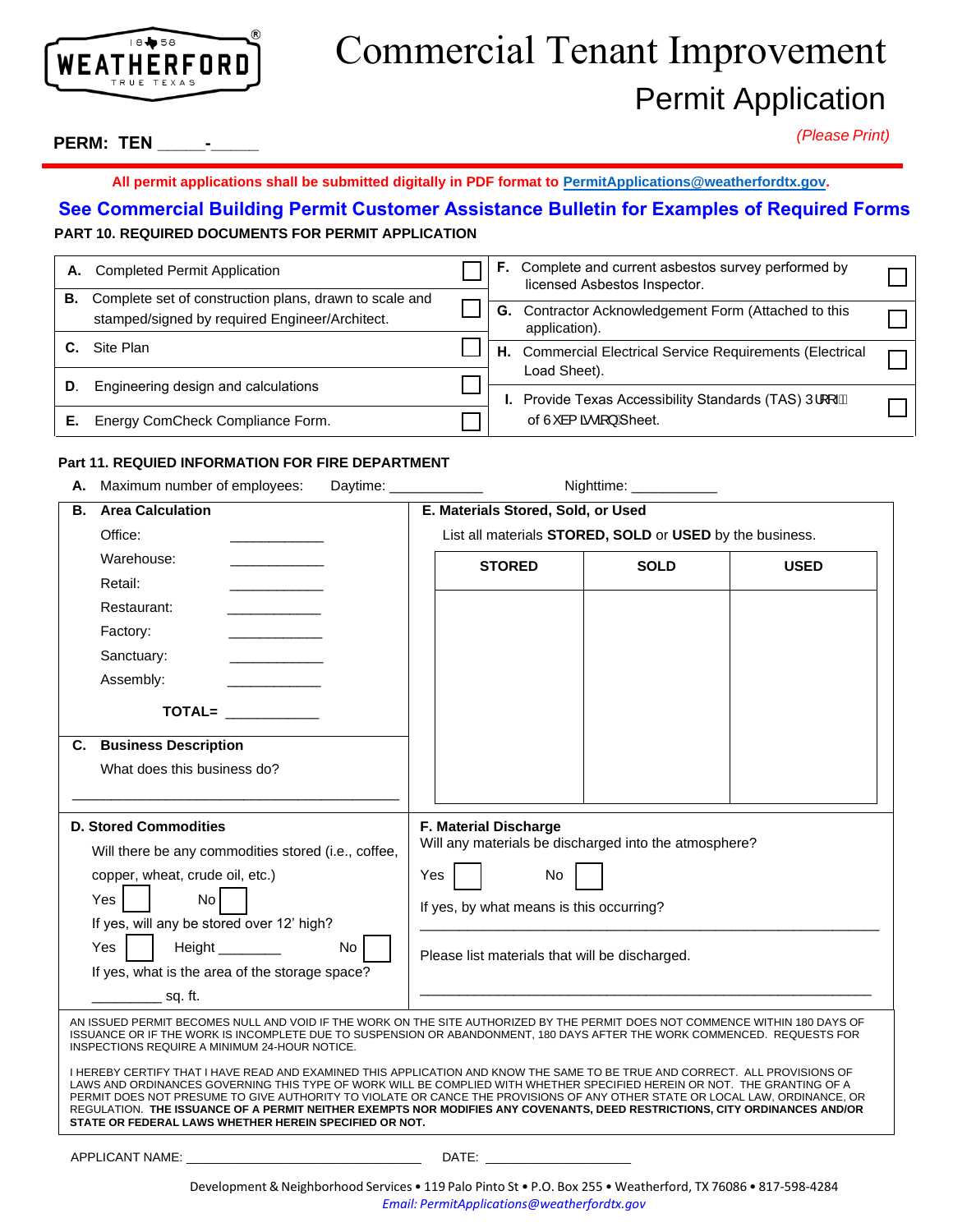TEXAS DEPARTMENT OF LICENSING AND REGULATION **REGULATORY PROGRAM MANAGEMENT - ARCHITECTURAL BARRIERS**



P.O. Box 12157 • Austin, Texas 78711 • (512) 539-5669 • (877) 278-0999 • FAX (512) 539-5690

[techinfo@tdlr.texas.gov](mailto:techinfo@tdlr.texas.gov) • [www.tdlr.texas.gov](http://www.tdlr.texas.gov/)

## **PROOF OF SUBMISSION**

Texas Government Code §469.101 states: "All plans and specifications for the construction of or for the substantial renovation or modification of a building or facility must be submitted to the department for review if: (1) the building or facility is subject to this chapter; and (2) the estimated construction cost is at least \$50,000." 16 Texas Administrative Code §68.50(b) states: "An architect, registered interior designer, landscape architect, or engineer with overall responsibility for the design of a building or facility subject to §469.101 of the Act, shall mail, ship, provide electronically, or hand-deliver the construction documents along with a Proof of Submission form to a registered accessibility specialist, or a contract provider not later than the twentieth day after the plans and specifications are issued. In computing time under this subsection, a Saturday, Sunday or legal holiday is not included."

The date that plans and specifications are issued shall be as defined by 16 Texas Administrative Code §68.10(16) which states: "**Issue -** To mail, deliver, transmit, or otherwise release plans or specifications to an owner, lessee, contractor, subcontractor, or any other person acting for an owner or lessee for the purpose of construction, applying for a building permit, or obtaining regulatory approval after such plans have been sealed by an architect, registered interior designer, landscape architect, or engineer. In the case of a state-funded or other public works project, it is the time at which plans or specifications are publicly posted for bids, after such plans or specifications have been sealed by an architect, registered interior designer, landscape architect, or engineer."

#### **DESIGN PROFESSIONAL INFORMATION PLEASE PRINT OR TYPE**

| 1. Last Name:       |                       |                |                                | First Name:     |               | Middle:   |
|---------------------|-----------------------|----------------|--------------------------------|-----------------|---------------|-----------|
| 2. $\Box$ Architect | □ Landscape Architect |                | □ Registered Interior Designer | $\Box$ Engineer | 3. License #: |           |
| 4. Address:         |                       |                |                                |                 |               | Suite #:  |
| City:               |                       |                | State:                         |                 |               | Zip Code: |
| 5. Phone Number:    |                       | 6. Fax Number: | 7. Email:                      |                 |               |           |
|                     |                       |                |                                |                 |               |           |

#### **PROJECT INFORMATION**

| 8. Project Name:                                                                                                                                                                                                                                                                                                                                                                                                                                                                                                                                                                                                                                                                                                                                                                                                                                                                            |                                                                                                                                                                                                                               | 9. TDLR Project # (if applicable) |                              |
|---------------------------------------------------------------------------------------------------------------------------------------------------------------------------------------------------------------------------------------------------------------------------------------------------------------------------------------------------------------------------------------------------------------------------------------------------------------------------------------------------------------------------------------------------------------------------------------------------------------------------------------------------------------------------------------------------------------------------------------------------------------------------------------------------------------------------------------------------------------------------------------------|-------------------------------------------------------------------------------------------------------------------------------------------------------------------------------------------------------------------------------|-----------------------------------|------------------------------|
| 10. Project Address:                                                                                                                                                                                                                                                                                                                                                                                                                                                                                                                                                                                                                                                                                                                                                                                                                                                                        |                                                                                                                                                                                                                               |                                   | Suite #:                     |
| City:                                                                                                                                                                                                                                                                                                                                                                                                                                                                                                                                                                                                                                                                                                                                                                                                                                                                                       | County:                                                                                                                                                                                                                       |                                   | Zip Code:                    |
| 11. I hereby notify the Texas Department of Licensing and Regulation of the described project and of my intent to perform, or cause to be performed, all<br>services necessary to design said project in accordance with the provisions of Texas Government Code, Chapter 469. I certify that I am the registered<br>design professional with overall responsibility for the design of the project and whose seal is affixed to the construction documents. I am mailing, delivering,<br>transmitting, or otherwise releasing these construction documents to an owner, lessee, contractor, subcontractor or other person for the purpose of<br>construction, applying for a building permit, or obtaining regulatory approval. In the case of a state-funded or other public works project, the date of issue<br>is the time at which construction documents are publicly posted for bids. |                                                                                                                                                                                                                               |                                   |                              |
| <b>Date Construction Documents Issued</b><br>$\Box$ RAS #<br>to<br><b>Date Construction Documents Submitted</b>                                                                                                                                                                                                                                                                                                                                                                                                                                                                                                                                                                                                                                                                                                                                                                             | Name: will be a series of the contract of the contract of the contract of the contract of the contract of the contract of the contract of the contract of the contract of the contract of the contract of the contract of the |                                   |                              |
| <b>Signature of Design Professional:</b>                                                                                                                                                                                                                                                                                                                                                                                                                                                                                                                                                                                                                                                                                                                                                                                                                                                    |                                                                                                                                                                                                                               | Date of Signature:                |                              |
| TDLR USE ONLY                                                                                                                                                                                                                                                                                                                                                                                                                                                                                                                                                                                                                                                                                                                                                                                                                                                                               |                                                                                                                                                                                                                               |                                   | DO NOT WRITE BELOW THIS LINE |
|                                                                                                                                                                                                                                                                                                                                                                                                                                                                                                                                                                                                                                                                                                                                                                                                                                                                                             |                                                                                                                                                                                                                               |                                   |                              |